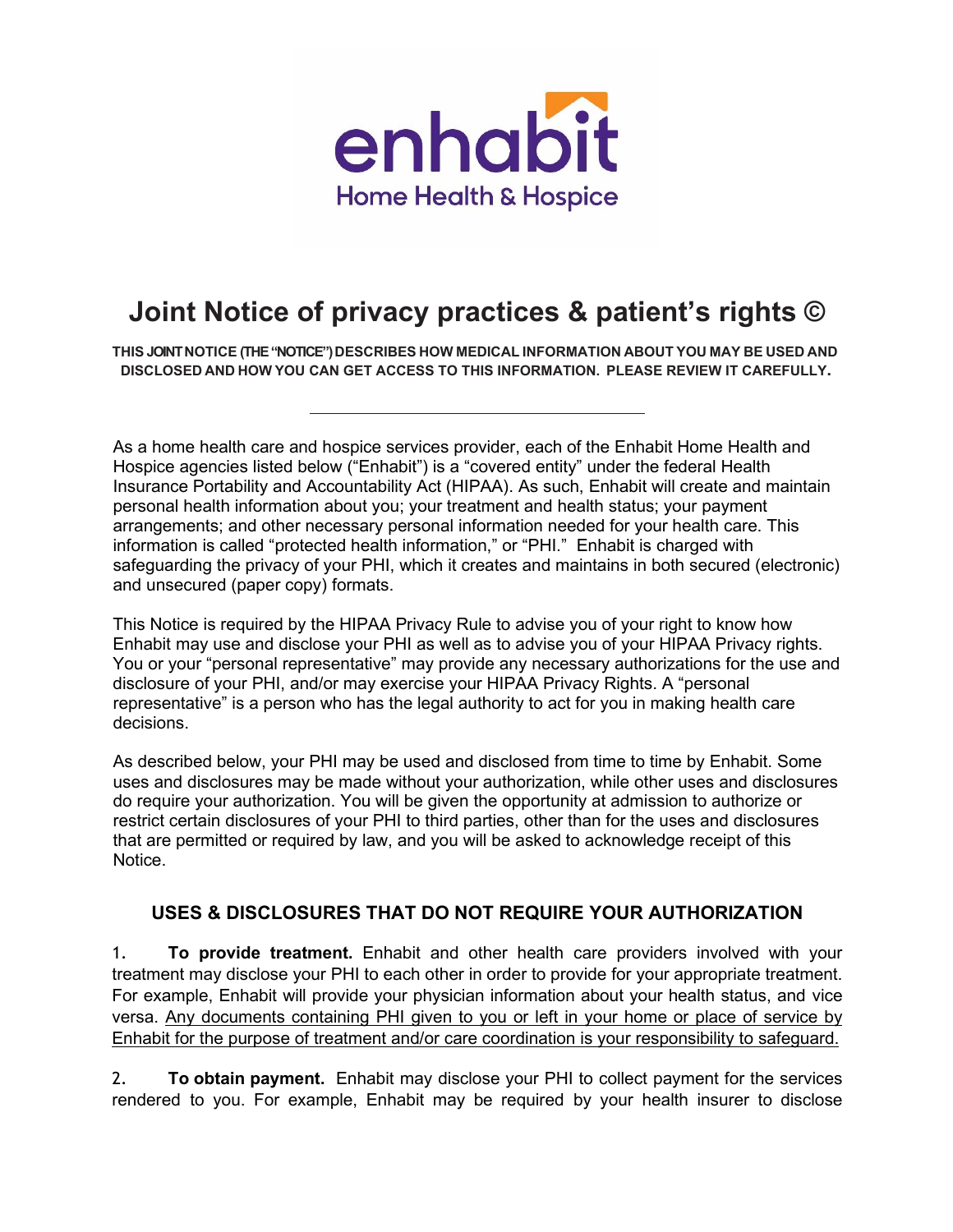information regarding your health care status to obtain prior approval for treatment and, to document the treatment provided in order to receive payment for the services provided.

3. **To conduct health care operations.** Enhabit may disclose your PHI as necessary to facilitate Enhabit health care operations, for such activities as: quality assessment and improvement; activities designed to improve health or reduce health care costs; protocol development; case management; care coordination; and other related activities. For instance, Enhabit may provide PHI to appropriate organizations who are assessing the quality or costs of your home health care.

4. **To business associates.** Enhabit may enter into contracts with entities known as Business Associates that provide services to, or perform functions for or on behalf of Enhabit that requires the use and disclosure of your PHI. For example, Enhabit may disclose your PHI to a Business Associate to file claims for Enhabit. Business Associates and their subcontractors are required by the Privacy Rule to protect the privacy of your PHI the same as Enhabit.

5. **To health information exchange (HIE).** Enhabit may participate in electronic health exchanges and may share your PHI as described in this Notice. Participation is voluntary and you have the opportunity to opt out from the electronic PHI exchange.

#### 6. **To family and friends who are directly involved in your care and treatment**.

Unless you object, Enhabit may disclose "minimum necessary" PHI to your family, friends or others who are directly involved in helping provide or coordinate your health care. Enhabit may also be required by state regulations to disclose some of your PHI to a residential living or other non-health care type facility where you may reside for coordination of care purposes.

7. **As required or permitted by law or regulation**. There are federal and state laws and regulations that may require or permit that your PHI be disclosed and your authorization is not required. Such disclosures might include abuse, neglect, exploitation or domestic violence investigations; law enforcement purposes; specialized government functions; death-related functions/purposes; to avert a serious threat to health or safety; and judicial and administrative proceedings, such as in response to a court order, search warrant, or subpoena, or under a qualified protective order. Some states have separate privacy laws that may also apply; if a state privacy law is more stringent than the HIPAA Rule, the state law prevails.

8. **Other regulatory exceptions**. When your PHI is to be used or disclosed for (1) public health activities; (2) certain research purposes; (3) the sale, transfer, merger or consolidation for due diligence of all or part of a covered entity which possess your PHI;(4) during emergencies; (5) when required or permitted by law, such as to law enforcement officials and valid judicial or administrative orders. Enhabit may also disclose a deceased individual's PHI to family members or others who were involved in the care or payment for the care for the deceased, unless previously or otherwise restricted.

9. **Organized Health Care Arrangement**. The Enhabit Home Health & Hospice organized health care arrangement (OHCA) is formed for the sole purpose of facilitating HIPAA. The agencies listed at the end of this Notice that participate in the OHCA may share PHI with each other and other OHCA participants, as permitted for joint quality assurance and improvement, utilization review, and other healthcare operations activities. They agree to abide by the terms of this Notice with respect to PHI created or received for these activities. The Enhabit agencies are located in various states across the country and may have policies and procedures regarding the use and disclosure of PHI in each of their locations that vary, but this Notice applies to all sites and for home care, within your home. This Notice creates no legal representations, warranties, obligations or responsibilities beyond HIPAA compliance.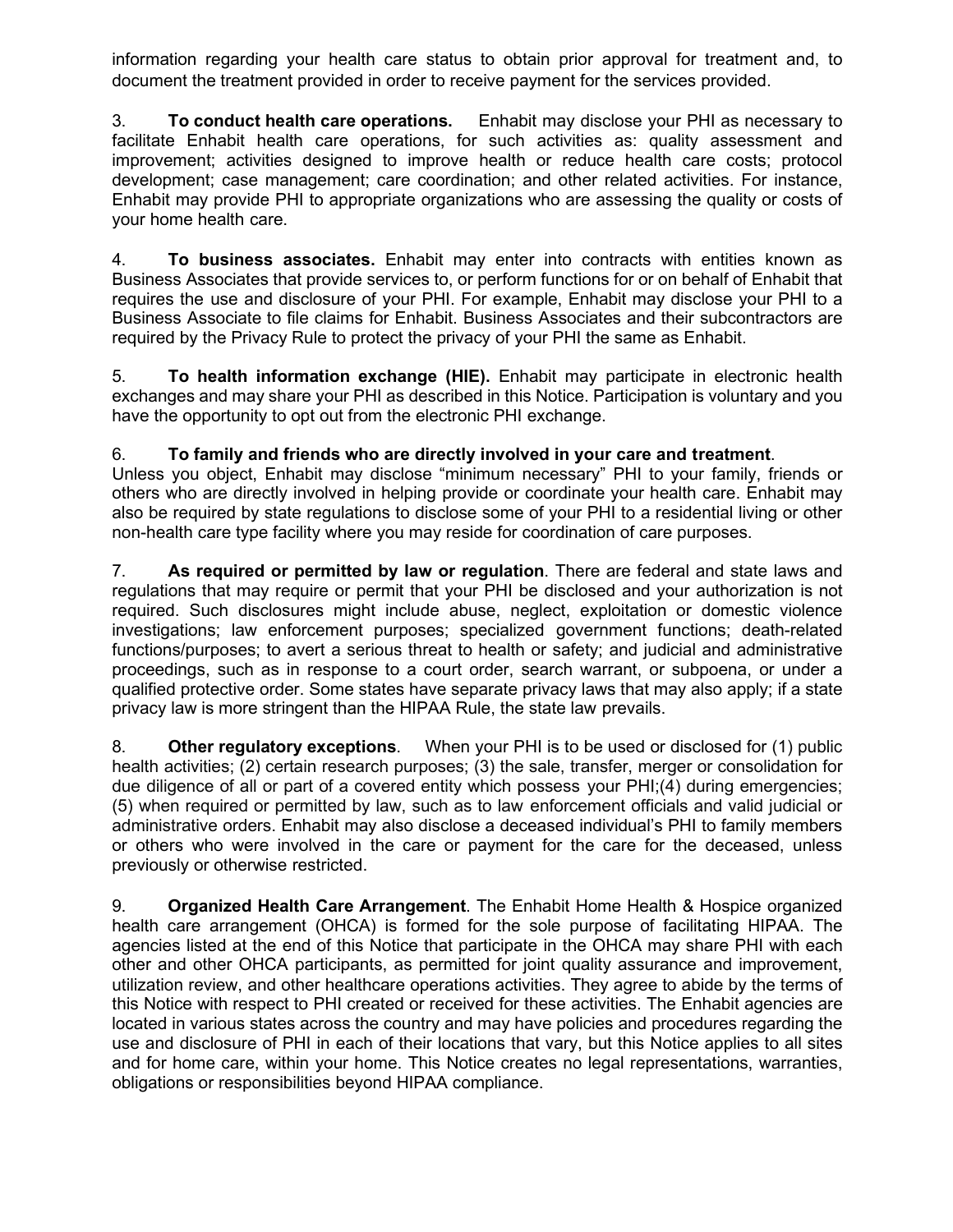## **USES & DISCLOSURES THAT REQUIRE YOUR AUTHORIZATION**

10. **Enhabit will seek your written authorization for use or disclosure for the following purposes**: for disclosure to certain third parties, unless such disclosure is otherwise permitted; disability qualification; for long-term care or life insurance applications; for psychotherapy notes/records, if any; and certain other instances. Enhabit does not engage in selling PHI, or disclosing PHI for purposes of fund-raising or marketing which would require your authorization. Other uses and disclosure of your PHI not otherwise mentioned in this Notice will be made only with your authorization. You may revoke or execute a new or additional authorization with your Enhabit agency at any time.

## **YOUR PRIVACY RIGHTS**

The HIPAA Privacy Rule grants you the following rights with regard to your PHI:

11. **To request restrictions** on the disclosure of your PHI to a health plan (1) if the disclosure is for the purpose of carrying out payment or health care operations, and (2) the PHI pertains solely to a health care condition, item or service, including particular prescription medications, for which you or another person has paid Enhabit in full. Otherwise, you may request restrictions on how Enhabit uses and discloses your PHI, such as restricting access to certain individuals or limit how information is used for notification purposes. Enhabit is not required to honor every requested restriction but will give each request due consideration under the regulatory provisions.

12. **To receive confidential communications in a certain way.** For example, you may request that Enhabit only communicate with you privately with no family members or others present. Enhabit will not request any reasons for your request and will attempt to honor any reasonable requests.

13. **To access your PHI.** To request an inspection or copy of your medical or billing records and PHI in either paper copy, a specified electronic format, or a combination of the two. This 'right' includes your requesting and authorizing Enhabit to provide copies of your PHI to third parties who are not already entitled to your PHI under another provision of this Notice, the Privacy Rule, or otherwise. Enhabit may charge a reasonable cost-based fee associated with your request that includes the cost of labor for copying, supplies, and postage, if applicable, consistent with HIPAA and any state law restrictions.

14. **To request amendments to your health care information** (including corrections) for any PHI in question for as long as it is maintained by Enhabit. This right does not include the deletion, removal, or erasure of PHI. All such requests must be made in writing. Under the law, Enhabit may deny the request if: (a) the request is not in writing; (b) the request does not include a reason; (c) the PHI was not created by Enhabit nor part of Enhabit's records; (d) if you are not otherwise permitted by the Privacy Rule to inspect or copy the PHI in question; or, (e) if after considering your request, Enhabit finds that your PHI is already accurate and complete, or that an amendment would not be in your best medical interest.

15. **To an accounting of disclosures of your PHI made by Enhabit** for reasons other than for treatment, payment or health care operations. All such requests must be made in writing and should specify the time period for the accounting not to exceed seven (7) years or the normal record retention policy of Enhabit, whichever is longer. Enhabit will provide the first accounting requested during any twelve (12) month period without charge. Subsequent requests may be subject to a reasonable cost-based fee.

## **DUTIES OF ENHABIT**